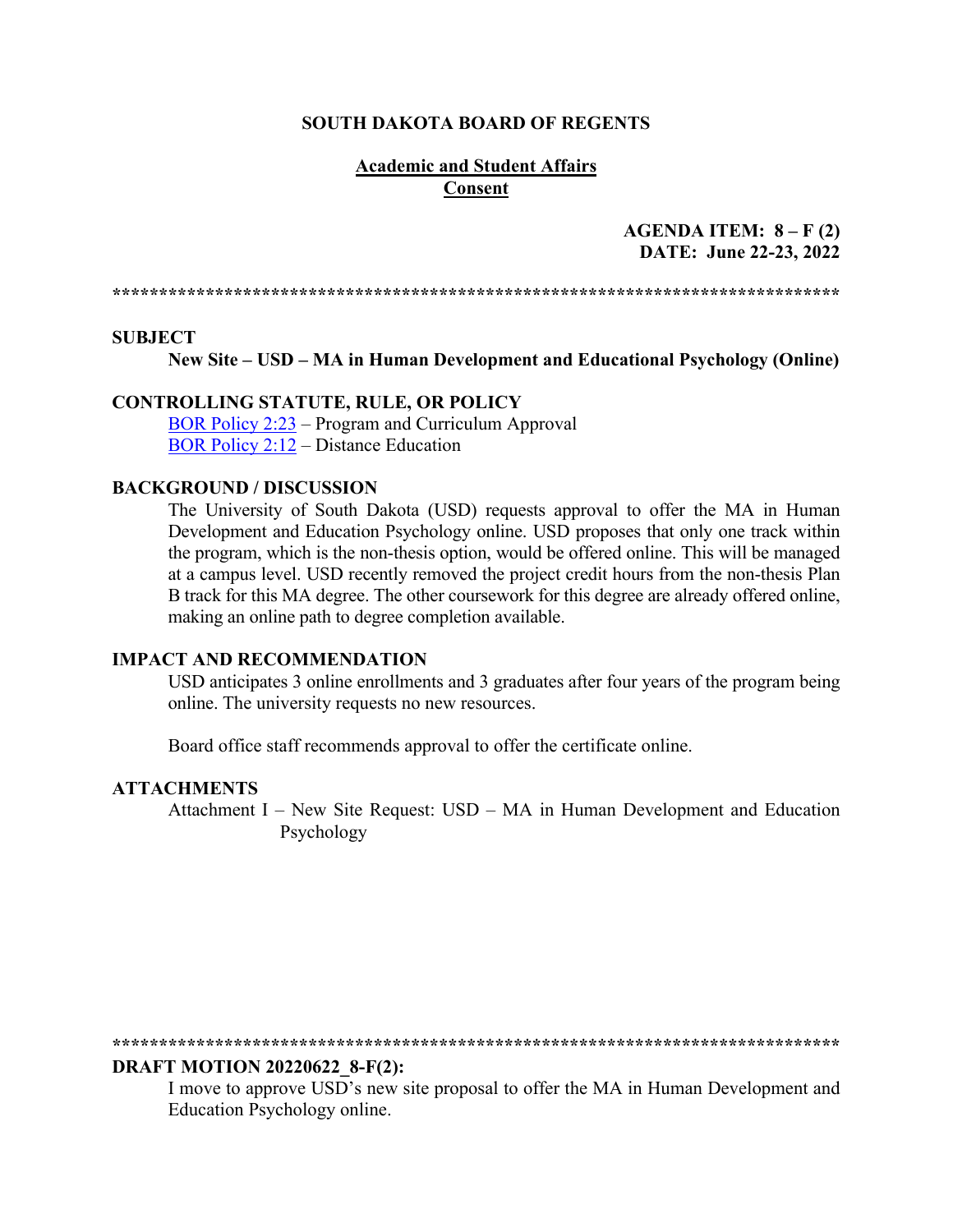

# **SOUTH DAKOTA BOARD OF REGENTS** ACADEMIC AFFAIRS FORMS

# New Site Request

| <b>UNIVERSITY:</b>                      | <b>USD</b>                                 |  |  |  |
|-----------------------------------------|--------------------------------------------|--|--|--|
| DEGREE(S) AND PROGRAM:                  | <b>MA</b> in Human Development and         |  |  |  |
|                                         | <b>Educational Psychology - non-thesis</b> |  |  |  |
|                                         | <b>Plan B ONLY</b>                         |  |  |  |
| <b>NEW SITE(S):</b>                     | Online                                     |  |  |  |
| <b>INTENDED DATE OF IMPLEMENTATION:</b> | <b>Fall 2022</b>                           |  |  |  |
| <b>CIP CODE:</b>                        | 42.2803                                    |  |  |  |
| <b>UNIVERSITY DEPARTMENT:</b>           | Counseling & Psychology in Education       |  |  |  |
| <b>BANNER DEPARTMENT CODE:</b>          | <b>UCPE</b>                                |  |  |  |
| <b>UNIVERSITY DIVISION:</b>             | <b>School of Education</b>                 |  |  |  |
| <b>BANNER DIVISION CODE:</b>            | 2E                                         |  |  |  |

| X | Please check this box to confirm that (place an " $X$ " in the left box):                                                                                                              |  |  |  |  |  |
|---|----------------------------------------------------------------------------------------------------------------------------------------------------------------------------------------|--|--|--|--|--|
|   | • The individual preparing this request has read $\angle$ AAC Guideline 2:11, which pertains to new                                                                                    |  |  |  |  |  |
|   | site requests, and that this request meets the requirements outlined in the guidelines.                                                                                                |  |  |  |  |  |
|   | • This request will not be posted to the university website for review of the Academic Affairs<br>Committee until it is approved by the Executive Director and Chief Academic Officer. |  |  |  |  |  |

# **University Approval**

*To the Board of Regents and the Executive Director: I certify that I have read this proposal, that I believe it to be accurate, and that it has been evaluated and approved as provided by university policy.*

President of the University Date

Note: In the responses below, references to external sources, including data sources, should be documented with a footnote (including web addresses where applicable).

**1. What is the need for offering the program at the new physical site or through distance delivery?**

We recently removed the project credit hours from the non-thesis Plan B track for this MA degree. The other coursework for this degree are already offered online, making an online path to degree completion available. We are therefore requesting online as a new site for Plan B only.

**2. Are any other Regental universities authorized to offer a similar program at the proposed site(s) or through distance delivery? If "yes," identify the institutions and programs and explain why authorization is requested.** No.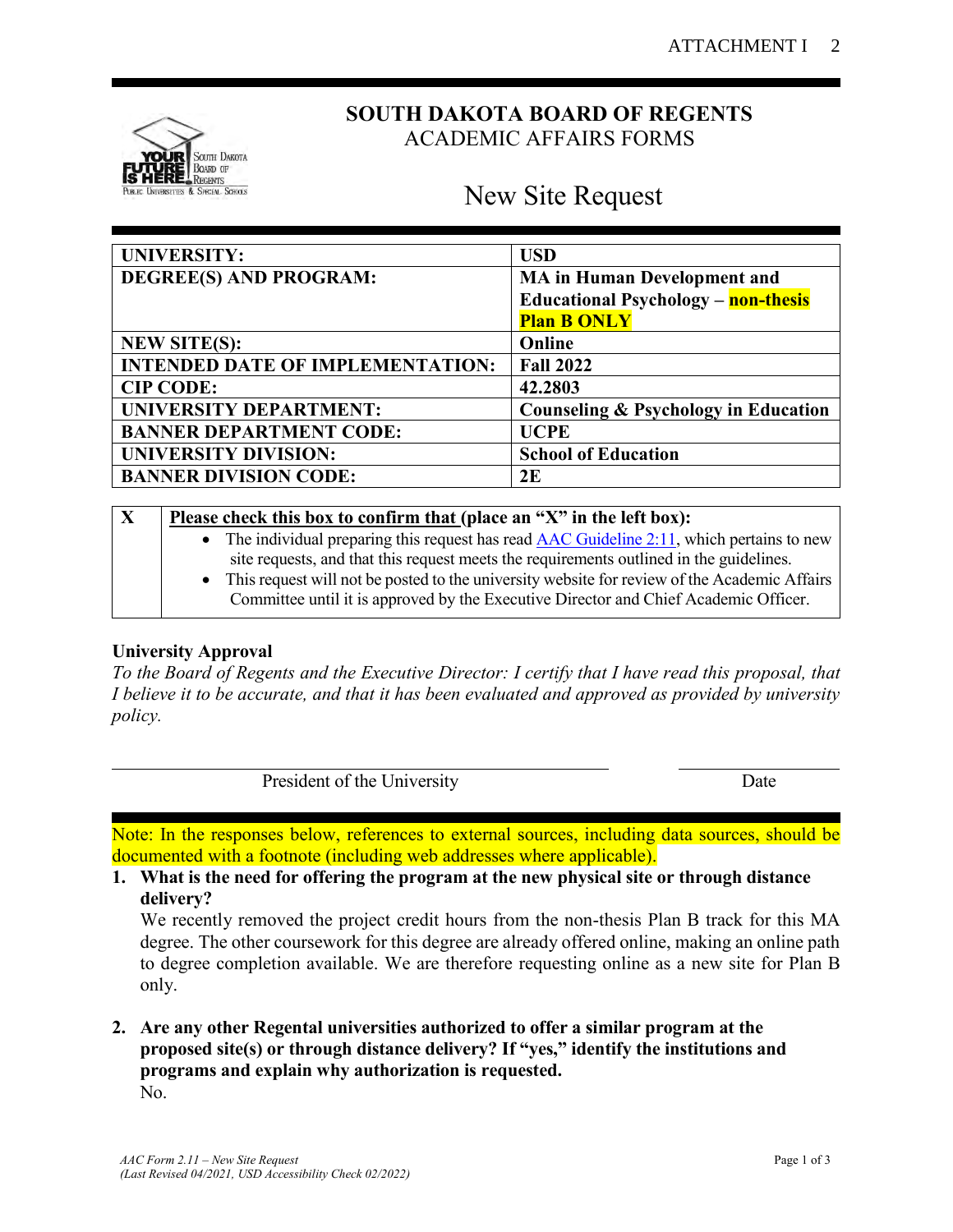**3. Are students enrolling in the program expected to be new to the university or redirected from other existing programs at the university? Complete the table below and explain the methodology used in developing the estimates.** 

We anticipate that offering a fully online option will increase opportunities for enrollment in this specialization from students who are remote or working full time and cannot take the time to commute to campus. Providing an online option for enrollment will also allow for students across the country to enroll. This is a WICHE program, which means that it is advertised to students in all 16 Western member states as a program that offers reduced tuition.

|                                               | <b>Fiscal Years*</b> |                 |              |                 |  |
|-----------------------------------------------|----------------------|-----------------|--------------|-----------------|--|
|                                               | 1 st                 | 2 <sub>nd</sub> | <b>2rd</b>   | 4 <sup>th</sup> |  |
| <b>Estimates</b>                              | FY 23                | FY 24           | <b>FY 25</b> | <b>FY 26</b>    |  |
| Students new to the university                |                      |                 |              |                 |  |
| Students from other university programs       |                      |                 |              |                 |  |
| $=$ Total students in the program at the site |                      |                 |              |                 |  |
| Program credit hours (major courses)**        | 33                   | 66              | 99           | 99              |  |
| Graduates                                     |                      |                 |              |                 |  |

\*Do not include current fiscal year.

\*\*This is the total number of credit hours generated by students in the program in the required or elective program courses. Use the same numbers in Appendix B – Budget.

# **4. What is the perceived impact of this request on existing programs in the Regental system?**

We are not putting any new classes online or changing any of the existing coursework. All online coursework already exists, and enrollments are steady due to incorporation in other programs. For example, EDER 761 is required by all MA programs in the School of Ed, EDER 762 is required by several programs, and the EPSY coursework serves as electives for several programs. Offering this program online may result in a very small number of additional students in these online courses, but we do not anticipate overflow.

**5. Complete the table and explain any special circumstances. Attach a copy of the program as it appears in the current catalog. If there are corresponding program modifications requested, please attach the associated form. Explain the delivery of the new courses and attach any associated new course request forms.**

| <b>MA</b> in Human Development and           | Credit       | Credit       | Credit       | Credit           | Credit     |
|----------------------------------------------|--------------|--------------|--------------|------------------|------------|
| <b>Educational Psychology -</b>              | hours        | hours        | hours        | hours            | hours      |
| non-thesis Plan B ONLY                       |              | currently    | currently    | currently        | new to     |
|                                              |              | available    | available    | available        | this       |
|                                              |              | from this    | from other   | V <sub>1</sub> a | university |
|                                              |              | university   | universities | distance         |            |
|                                              |              | at this site | available at |                  |            |
|                                              |              |              | this site    |                  |            |
| <b>System General Education Requirements</b> | $\theta$     | 0            | $\theta$     | $\theta$         | n/a        |
| Subtotal, Degree Requirements                | $\mathbf{0}$ | $\theta$     | $\theta$     | $\theta$         | n/a        |
| <b>Required Support Courses</b>              |              |              |              |                  |            |
| Major Requirements                           | 15           | 15           | $\theta$     | 15               | n/a        |
| Major Electives or Minor                     |              |              |              |                  |            |
| Subtotal, Requirements of the Proposed Major | 15           | 15           | $\theta$     | 15               | n/a        |
| Free Electives                               | 18           | 18           | $\theta$     | 18               | n/a        |
| Total, Degree with Proposed Major            | 33           | 33           | $\theta$     | 33               | n/a        |

\*If the major will be available in more than one degree (e.g., BA, BS, BS Ed) at the new site(s) and the number or distribution of credits will vary with the degree, provide a separate table for each degree.